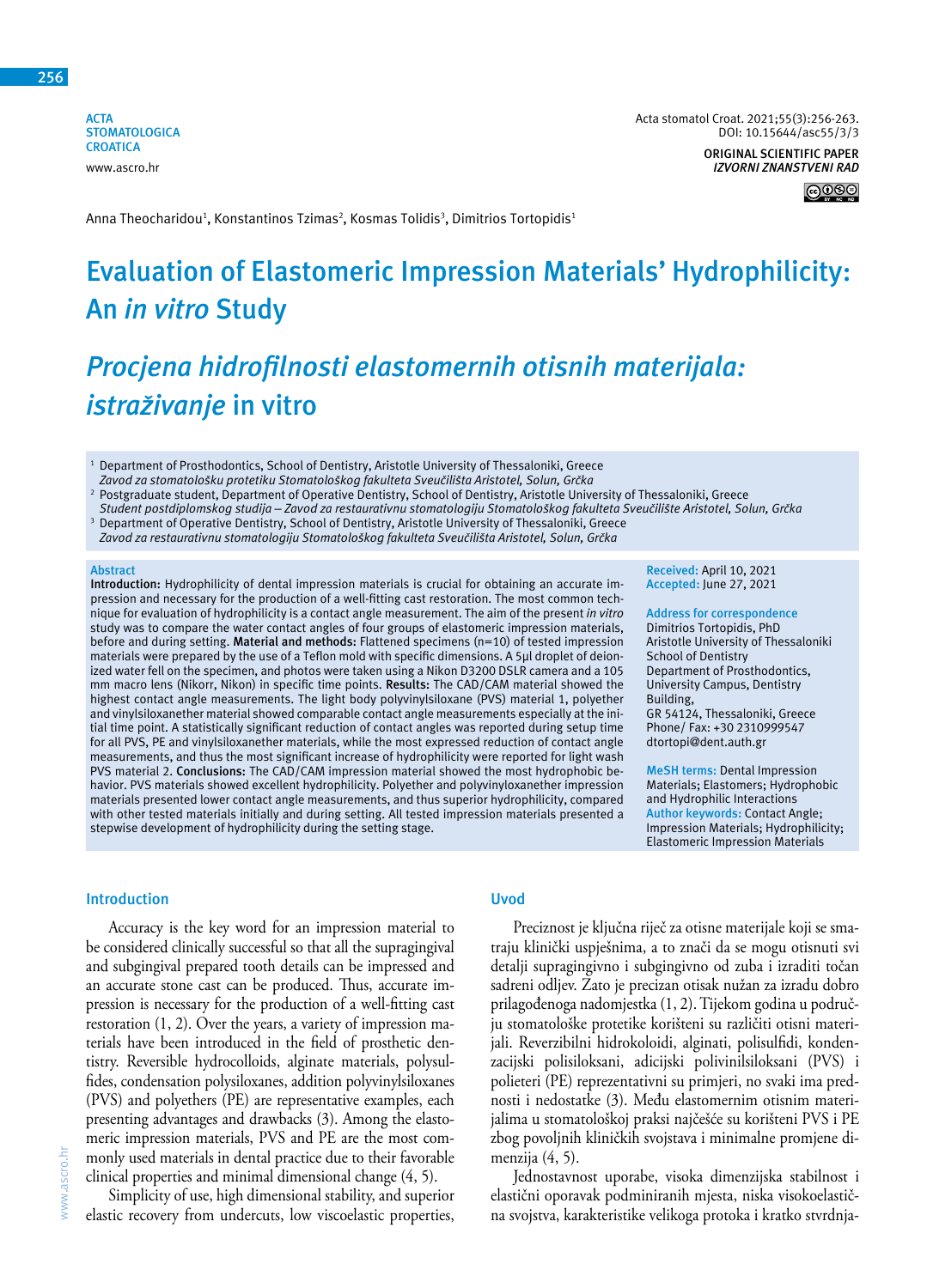high flow characteristics and short setting time are some of the advantages of the PVS impression materials (6, 7). These materials show hydrophobic behavior. As a result, moisture may negatively affect the accuracy of the definite impression (8, 9). Incorporation of several surfactants in the PVS matrix provides hydrophilic characteristics (7). PE impression materials containing copolymer tetrahydrofuran and ethylene oxide have a purely hydrophilic behavior, with the ability to wet

the tooth and gingiva surface in presence of saliva (10). A new impression material that combines the properties of PE and PVS, vinylsiloxanether or vinyl polyether siloxane has been introduced in the dental market since 2009 (Identium, Kettenbach Co, Eschenburg, Germany) (11). This material has been reported to combine easy removal of a PVS material with hydrophilic wetting properties of a polyether (12), which makes it a promising material for demanding prosthetic conditions in which both easy removal and moisture control are necessary, such as with narrow and deep gingival crevices (13).

The introduction of digital dentistry in recent years has led to the development of CAD/CAM systems that use an intraoral scanner for digital impression procedures and for patient comfort. This progress is followed by use of new impression materials, instead of conventional materials, which can be easily digitally scanned for impression making and a digital workflow (14).

Since accuracy of dental impressions depends on flowing and wetting properties of the applied impression materials, hydrophilicity is regarded as a major influencing factor in the outcome of an impression (15). Several studies investigated wettability of the *already set* impression materials, showing no statistically significant differences between PVS and PE materials (16). However, wettability of an impression material *during its setting time* proved to be a field that needs further investigation (16, 17).

There are several methods for determining wettability of impression materials (15). Dynamic contact angle sessile drop goniometry and dynamic Wilhelmy tensiometry are commonly used (18, 19). Contact angle measurement was proved to be the most clinically relevant technique. Using this method, the investigator measures the contact angle of a distilled water droplet on a flat surface of a solid specimen of an impression material. The contact angle value may be affected by the drop volume that may be decreased due to evaporation (17). The lower the contact angle, the more increased is wettability and the greater is hydrophilicity (10).

The aim of the present *in vitro* study was to compare water contact angles of different impression materials, including one PE, two light wash PVS materials and a CAD/CAM scannable impression material, initially and during setting, in an effort to determine their surface wettability.

# **Methods and materials**

Four groups of dental impression materials were used in laboratory conditions 230±10C, 50%±5% relative humidity) in this *in vitro* study. The groups were as follows:

1) Two light wash materials - PVS 1: polyvinyl siloxane

vanje neke su od prednosti PVS materijala za otiskivanje (6, 7). Ti su materijali hidrofobni. Zbog toga vlaga može negativno utjecati na preciznost konačnoga otiska (8, 9). Ugrađivanje surfaktanata u PVS matricu omogućuje hidrofilna svojstva (7). Materijali za otiske PE-a koji sadržavaju kopolimer-tetrahidrofuran i etilen-oksid potpuno su hidrofilni sa svojstvom ovlaživanja površine zuba i gingive u prisutnosti sline (10).

Novi otisni materijal koji kombinira svojstva PE-a i PVSa, vinilsiloksanetera ili vinilpolietersiloksana predstavljen je na stomatološkom tržištu 2009. (Identium, Kettenbach Co, Eschenburg, Njemačka) (11). Istaknuto je da taj materijal kombinira jednostavno uklanjanje PVS-a sa svojstvima hidrofilnog vlaženja polietera (12), što ga čini obećavajućim materijalom za zahtjevne protetičke uvjete u kojima je potrebno jednostavno uklanjanje i kontrola vlage, kao što su uski i duboki sulkusi (13).

Primjena digitalne stomatologije posljednjih godina potaknula je razvoj CAD/CAM sustava koji ima intraoralni skener za digitalni otisak i povećava udobnost pacijenata. Taj napredak prati upotreba novih otisnih materijala umjesto onih konvencionalnih koji se mogu jednostavno digitalno skenirati radi uključivanja otisaka i imaju digitalni tijek rada (14).

Budući da točnost otiska ovisi o svojstvima tečenja i vlaženja otisnih materijala, hidrofilnost se smatra glavnim čimbenikom koji utječe na preciznost otiska (15). U nekoliko istraživanja autori su se bavili vlažljivošću već stvrdnutih otisnih materijala, ne pokazujući statistički značajne razlike između PVS-a i PE-a (16). No hodrofilnost otisnoga materijala tijekom stvrdnjavanja pokazala se kao područje koje treba dodatno istražiti (16, 17).

Nekoliko je metoda za određivanje hidrofilnosti otisnoga materijala (15). Uobičajeno se koriste goniometrija s dinamičkim kontaktnim kutom i dinamička Wilhelmyjeva tenziometrija (18, 19). Mjerenje kontaktnoga kuta pokazalo se klinički najrelevantnijom tehnikom. Tom metodom istraživač mjeri kontaktni kut kapljice destilirane vode na ravnoj površini čvrstog uzorka otisnoga materijala. Na vrijednost kontaktnog kuta može utjecati volumen kapljice koji se može smanjiti zbog isparavanja (17). Što je niži kontaktni kut, to je veće ovlaživanje i veća je hidrofilnost (10).

Cilj ovoga istraživanja *in vitro* bio je usporediti kontaktne kutove vode s različitim otisnim materijalima, uključujući jedan PE, dva rijetka PVS-a i CAD/CAM otiskivi otisni materijal na početku vezivanja i tijekom toga postupka, u nastojanju da se utvrdi njihova površinska vlažljivost.

# **Materijali i metode**

Četiri skupine otisnih materijala korištene su u laboratorijskim uvjetima (230 ± 10 C, 50 % ± 5 % relativne vlažnosti zraka) u ovom istraživanju *in vitro*. Skupine su bile sljedeće: 1) dva rijetka materijala – PVS 1: polivinilsiloksan (Varioti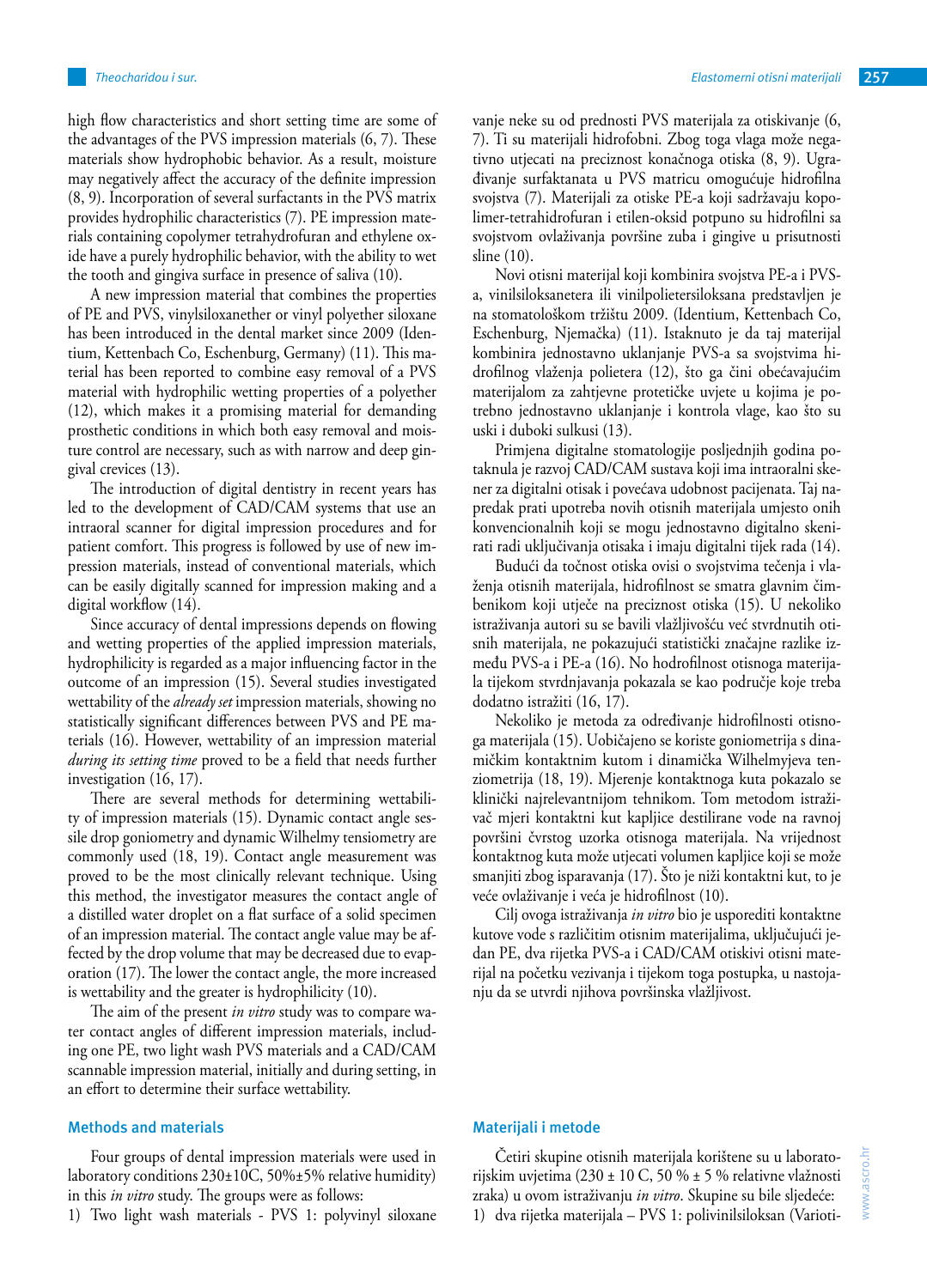(Variotime, Heraus Kulzer Michui Chemicals) and PVS 2: polyvinyl siloxane (Detaseal lite, hydroflow impression silicone, Detax)

- 2) A soft polyether impression material PE (Impregum, 3M ESPE)
- 3) A CAD/CAM scannable polyvinylsiloxane CAD
- 4) Hybrid vinylsiloxanether impression material ID (Identium, Kettenbach Co, Eschenburg, Germany)

All materials except PE were provided in cartridges together with their mixing tips. The soft base and catalyst were set in the Pentamix TM 3 Automatic Mixing Unit and specific mixing tips were used (20).

Hydrophilicity was evaluated by water contact angle measurement for each material before and during setting. Flattened specimens were prepared by the use of a Teflon mold with specific dimensions. A mixing tip was always embedded in the mold in order to avoid air entrapment and subsequent bubble formation. The Teflon molds were overfilled and a flattened surface of each impression material was obtained by means a glass slab that slid over the impression material after its initial infusion in the mold (Fig. 1). Ten (10) specimens for each impression material were created, which made 50 specimens in total.

A 5µl droplet of deionized water was collected in a calibrated micropipette and positioned above the flattened specimen surface (Figure 2) (8, 15). The droplet fell on the specimen and photos in specific time intervals were taken. (Figure 3)

The imaging of the droplet was standardized for all impression materials. Photos were taken using a Nikon D3200 DSLR camera and a 105 mm macro lens (Nikorr, Nikon). In order for the camera and the specimen to be aligned, the DSLR camera was set on a 3 mm height basis and the specimen on a 6 mm height basis. The distance between the edge of the lens and the edge of the specimen was set at 12.5 mm me, Heraus Kulzer Michui Chemicals) i PVS 2: polivinilsiloksan (Detaseal lite, Detax)

- 2) mekani polieterski otisni materijal PE (Impregum, 3M ESPE)
- 3) CAD/CAM polivinilsiloksan koji se može skenirati CAD
- 4) hibridni vinilsiloksaneter ili drugi otisni materijal ID (Identium, Kettenbach Co, Eschenburg, Njemačka)

Svi materijali, osim PE-a, isporučuju se u patronama zajedno s nastavcima za miješanje. Mekana baza i katalizator postavljeni su u Pentamix TM 3 jedinicu za automatsko miješanje i korišteni su posebni nastavci za miješanje (20).

Hidrofilnost je procijenjena mjerenjem kontaktnoga kuta s vodom za svaki materijal prije vezivanja i tijekom toga postupka. Spljošteni uzorci pripremljeni su u teflonskom kalupu specifičnih dimenzija. U kalup je uvijek bio umetnut nastavak za miješanje da bi se izbjeglo uključivanje zraka i poslije stvaranje mjehurića. Teflonski kalupi su prepunjeni, a spljoštena površina uzorka svakoga otisnoga materijala postignuta je s pomoću staklene ploče koja je kliznula po otisnome materijalu nakon početnoga ulijevanja u kalup (slika 1.). Za svaki otisni materijal napravljeno je deset (10) uzoraka, što je ukupno činilo 50 uzoraka.

Kapljica deionizirane vode od 5 µL navučena je u kalibriranu mikropipetu i postavljena iznad površine uzorka (slika 2.) (8, 15). Kapljica je pala na uzorak i snimljene su fotografije u određenim intervalima (slika 3.).

Snimanje kapljice standardizirano je za sve otisne materijale. Fotografije su snimljene fotoaparatom Nikon D3200 DSLR i makroobjektivom od 105 mm (Nikorr, Nikon). Kako bi se fotoaparat i uzorak poravnali, DSLR kamera postavljena je na visinu od 3 mm, a uzorak na visinu od 6 mm. Razmak između ruba leće i ruba uzorka postavljen je na 12,5 mm s pomoću digitalne pomične mjerke. Parametri fotografije bili su sljedeći: f = 29, zatvarač od 1/125 s,



- **Figure 1** The Teflon mold used in this experiment is shown. It is stabilized on a metal base, and a glass slab is used to achieve flattened surface. The hole at the center denoted with an arrow was designed as an escape route for excess impression material to avoid air entrapment and subsequent bubble formation.
- **Slika 1.** Teflonski kalup upotrijebljen u ovom pokusu stabiliziran je na metalnoj podlozi, a za postizanje spljoštene površine korištena je staklena ploča; rupa u sredini označena strelicom dizajnirana je kao izlaz za višak otisnoga materijala da bi se izbjeglo uključivanje zraka i poslije stvaranje mjehurića
- Figure 2. Flattened impression materials specimens were prepared and a specific value drop fell on the surface.
- **Slika 2.** Uzorci spljoštenoga otisnoga materijala pripremljeni su i kapljica specifične vrijednosti pala je na površinu
- Figure 3 Photos were taken after the drop felt on the specimen's surface.
- **Slika 3.** Fotografije su snimljene nakon što je kap pala na površinu uzorka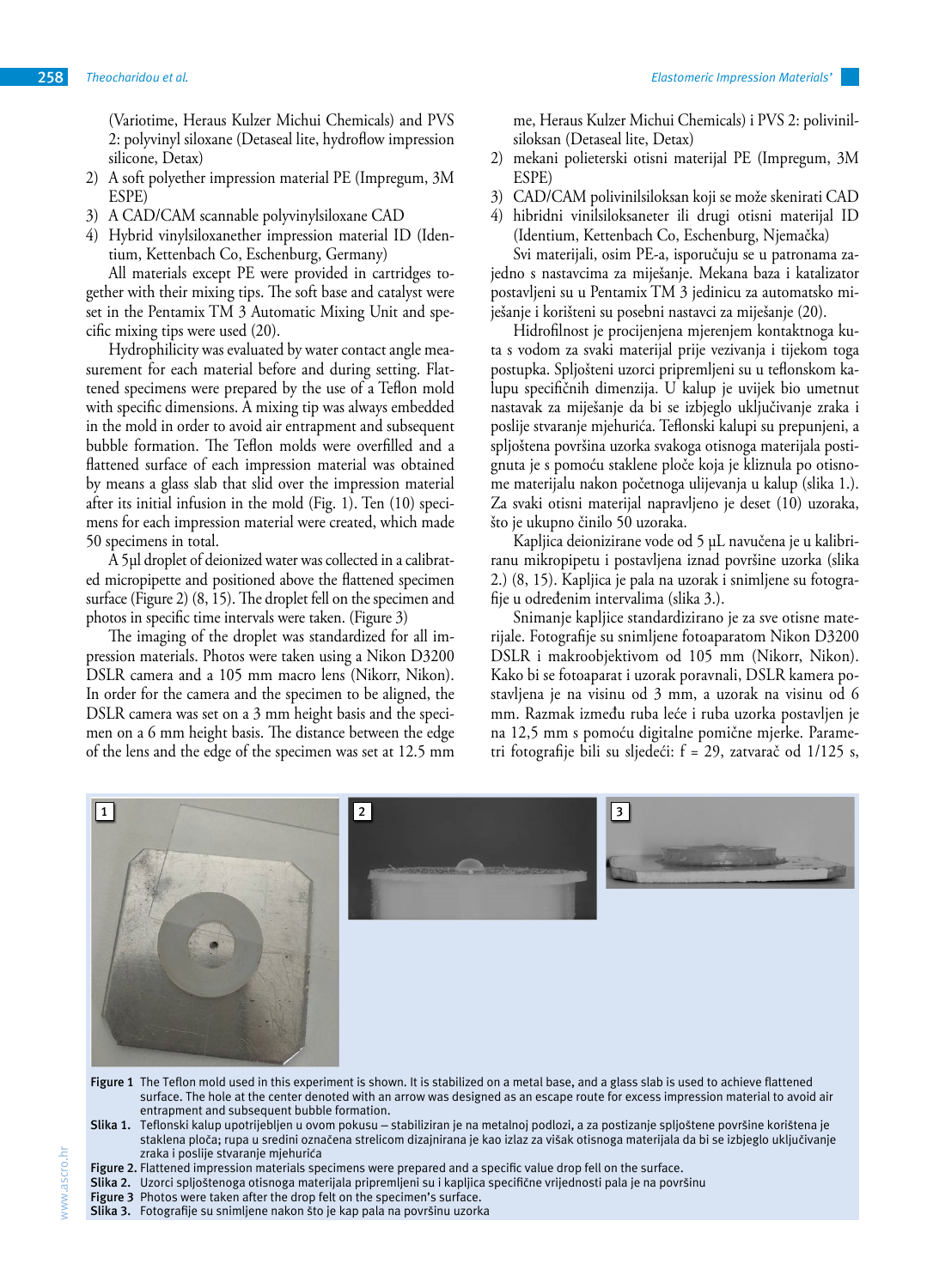by the use of a digital caliper. The photography parameters were the following: f=29, shutter of 1/125 sec, ISO 100 film, TTL ring flash with a shutter of ¼ sec.

Digital pictures were taken at two time points for all specimens; immediately after mixing of each impression material (t1) and at 50% of the suggested working time according to the manufacturer's instructions for each impression mate $rial (t2)$ .

For contact angle calculation, drop analysis program plugged in Image j software was used  $(2\overline{1}, 22)$ .

The Wilcoxon matched-pair test was applied in order to explore the relation between two different time periods of the same material. The distribution of the materials in the same time period was compared and assessed using non-parametric tests, that is the Mann-Whitney and Kruskal-Wallis tests, in order to detect differences in distribution of sample populations. The significance level was set at 0.05 throughout the analysis. Statistical analysis was performed by using IBM SPSS 25.

## **Results**

Contact angle values are presented in Table 1. A comparison of the contact angle measurements of the impression materials initially, after mixing, revealed statistically significant differences (p<.05). All groups presented statistically significant lower contact angles initially comparing to the CAD material. Although the PE material showed superior behavior concerning hydrophilicity among all the tested groups, a comparison of contact angles t1 between the PE and PVS1 material did not reveal any significant differences (Table 2).

The contact angles measured during setting were significantly lower compared with those measured at initial time ISO 100 film, TTL prstenasta bljeskalica sa zatvaračem od

Digitalne slike snimljene su u dvije vremenske točke za sve uzorke; odmah nakon miješanja svakoga otisnoga materijala (t1) i pri 50 % predloženog radnog vremena prema uputama proizvođača za svaki otisni materijal (t2).

Za izračun kontaktnoga kuta korišten je program za analizu kapljica koji je priključen na softver Image j (21, 22).

Wilcoxonov test uparenih uzoraka primijenjen je da bi se istražila veza između dvaju različitih vremenskih razdoblja istog materijala. Raspodjela materijala u istom razdoblju uspoređena je i ocijenjena neparametrijskim testovima, odnosno Mann-Whitneyjevim i Kruskal-Wallisovim testom da bi se otkrile razlike u raspodjeli populacije uzoraka. Razina značajnosti tijekom analize postavljena je na 0,05. Statistička analiza obavljena je u softveru IBM SPSS 25.

## **Rezultati**

¼ sek.

Vrijednosti kontaktnoga kuta prikazane su u tablici 1. Usporedbom mjerenja kontaktnoga kuta otisnih materijala na početku miješanja i poslije toga postupka, otkrivene su statistički značajne razlike (p < 05). Sve su skupine pokazale statistički značajno manje kontaktne kutove na početku u usporedbi s CAD materijalom. Iako je PE materijal pokazao bolje ponašanje kad je riječ o hidrofilnosti među svim ispitivanim skupinama, usporedba kontaktnih kutova t1 između PE i PVS1 materijala nije otkrila značajne razlike (tablica 2.).

Kontaktni kutovi izmjereni tijekom vezivanja bili su značajno niži u usporedbi s onima izmjerenima u početnim vre-

| Tablica 1. Srednje vrijednosti i standardne devijacije mjerenja kontaktnih kutova za sve ispitivane materijale |                                                 |                                              |  |  |
|----------------------------------------------------------------------------------------------------------------|-------------------------------------------------|----------------------------------------------|--|--|
| Case summaries • Sažetak                                                                                       |                                                 |                                              |  |  |
|                                                                                                                | Time point $t1$ $\bullet$<br>Vremenska točka t1 | Time point $_t2 \cdot$<br>Vremenska točka t2 |  |  |
| Mean · Srednja vrijednost                                                                                      | 56.0158                                         | 49.0618                                      |  |  |
| Std. Deviation • Std. devijacija                                                                               | 1.88897                                         | 1.57554                                      |  |  |
| Mean • Srednja vrijednost                                                                                      | 59.5220                                         | 41.3034                                      |  |  |
| Std. Deviation • Std. devijacija                                                                               | 9.12284                                         | 8.60896                                      |  |  |
| Mean • Srednja vrijednost                                                                                      | 70.8020                                         | 45.8863                                      |  |  |
| Std. Deviation • Std. devijacija                                                                               | 5.30755                                         | 4.82622                                      |  |  |
| Mean • Srednja vrijednost                                                                                      | 56.5320                                         | 50.9244                                      |  |  |
| Std. Deviation • Std. devijacija                                                                               | 5.89244                                         | 5.33345                                      |  |  |
| Mean • Srednja vrijednost                                                                                      | 102.5576                                        | 99.8886                                      |  |  |
| Std. Deviation • Std. devijacija                                                                               | 14.15034                                        | 15.82237                                     |  |  |
|                                                                                                                | Tested material • Testirani materijal           |                                              |  |  |

**Table 2** Statistically significant differences between contact angle measurements (significance level is (a<0.05) **Tablica 2.** Statistički značajne razlike između mjerenja kontaktnoga kuta (razina značajnosti je a < 0,05)

**Table 1** Mean values and standard deviation of contact angles measurements for all tested materials

| Tested material •   | Statistical analysis · Statistička analiza                                    | Significance level • Razina značajnosti<br>(a<0.05) |       |
|---------------------|-------------------------------------------------------------------------------|-----------------------------------------------------|-------|
| Testirani materijal |                                                                               |                                                     | t2    |
| PE-PVS1             | Independent-sample Mann-Whitney U test • Nezavisni uzorak Mann-Whitney U test | 0.721                                               | 0.038 |
| PE-PVS2             | Independent-sample Mann-Whitney U test • Nezavisni uzorak Mann-Whitney U test | 0.004                                               | 0.568 |
| PE-ID               | Independent-sample Mann-Whitney U test • Nezavisni uzorak Mann-Whitney U test | 0.622                                               | 0.065 |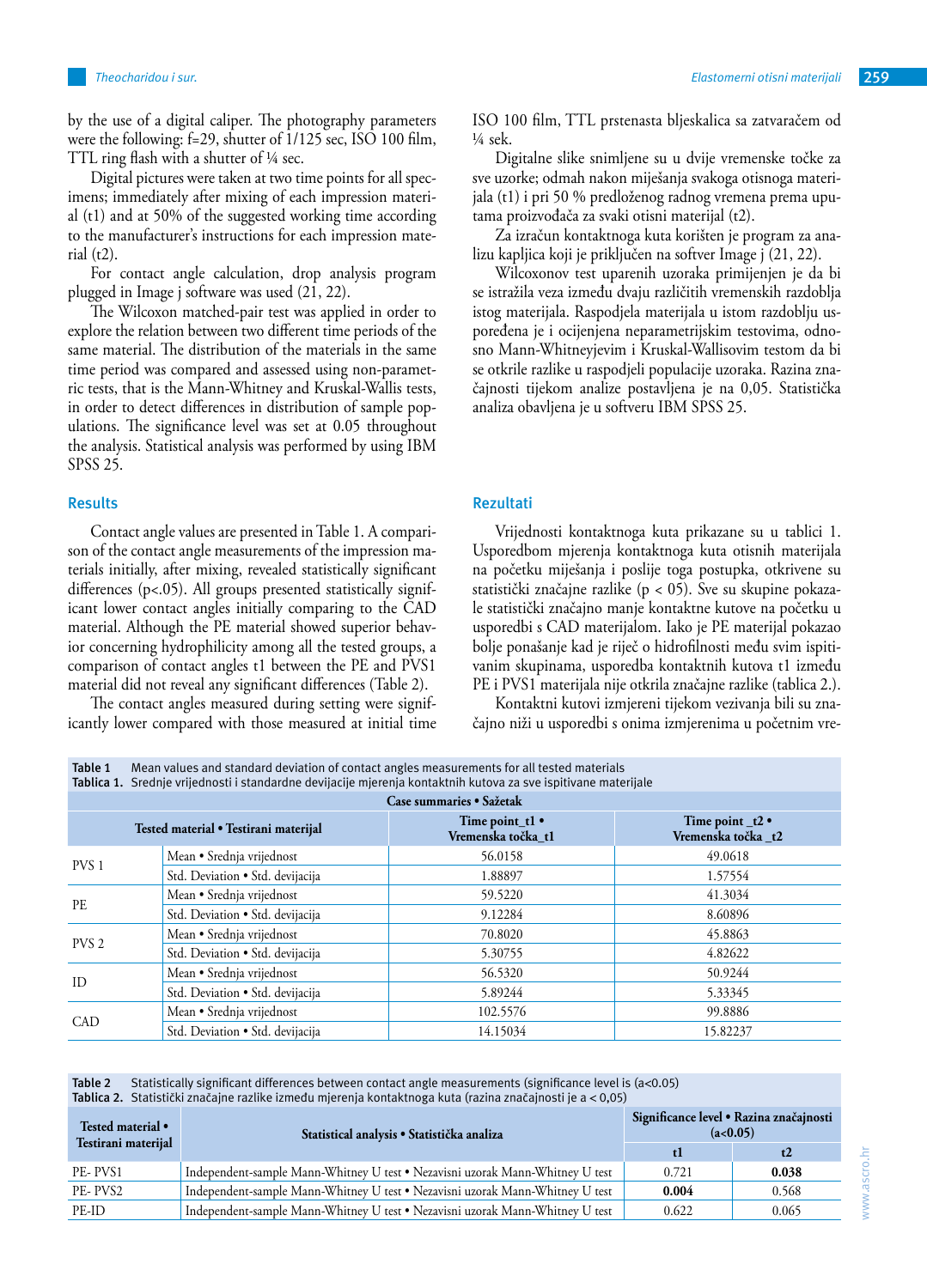points for all the tested groups. Moreover, all tested impression materials presented a stepwise development of hydrophilicity in the setting stage, which was not observed at the initial time point t1. The PE presented lower measured contact angle values both at t1 and t2 examined time points. At t2, the PVS 2 showed the most pronounced reduction in contact angle measurements, and thus the most significant increase of hydrophilicity. As a result, no statistically significant difference was reported between the contact angle values of PVS2 and PE at t2 (during setting) (Table 2).

# **Discussion**

It is known that water interaction with elastomeric dental impression materials may compromise the quality and accuracy of impressions (14). Contact angle measurements have been suggested for hydrophilicity evaluation of elastomeric impression materials. Drop analysis used in this *in vitro* experiment has been reported as an alternative method for contact angles measurements and analysis of hydrophilic properties of unset PE, ID, CAD and PVS1 and PVS 2 impression materials (15). Impression material samples of 2mm thickness were chosen because it was recommended by most manufacturers (20). It has been speculated that not only lower but also higher thickness of impression material could compromise the final result as well (23, 24).

Contact angles values measured in this experimental study were lower compared with those reported in other *in vitro* experiments (10, 15). More specifically, the tested PVS materials presented contact angle values higher than  $70^{\circ}$  at initial time points tested (10, 15, 17). Light consistency of the tested PVS materials presented the values lower than 60<sup>0</sup>, while other studies reported contact angle values higher than  $80^{\circ}$ for similar materials (10, 15). These differences could be attributed to the consistency of the tested PVS impression materials and to differences in the experimental protocols (25).

The theory argues that surfactants in PVS materials reduce contact angles by either migrating to the PVS surface and increasing its wettability (23), or releasing from the PVS surface and reducing the surface tension of the wetting liquid (13). An experiment by Balkenhol et al. (18) discovered that PVS surfactants were present within the wetting liquids exposed to set PVS materials. In the current study, surfactants of PVS materials were released from impression materials surface interacting with the dropped water droplet causing a downregulation at contact angle values, and consequently increasing wettability and hydrophilicity of impression material. Unlike water, saliva contains dissolved proteins and salts. Saliva also contains mucins, which cause strong adhesiveness and increase its viscosity. If surfactants could dissolve in saliva, they might not be able to overcome the surface tension produced by adhesive forces of mucins (26). Protocols using drops of saliva may report higher contact angle values, as PVS materials with surfactants may not achieve low contact angles when they come in contact with saliva. Low contact angles measured in this *in vitro* study – using water for hydrophilicity measurements - could not be directly correlated with the clinical condition.

menskim točkama za sve ispitane skupine. Štoviše, svi ispitani otisni materijali postupno su razvijali hidrofilnost u fazi vezivanja, što nije učeno u početnoj vremenskoj točki t1. PE je imao niže izmjerene vrijednosti kontaktnoga kuta u ispitivanim vremenskim točkama t1 i t2. Pri t2, PVS 2 je pokazao najizraženije smanjenje kontaktnoga kuta, pa tako i najznačajnije povećanje hidrofilnosti. Kao rezultat toga nije zabilježena statistički značajna razlika između vrijednosti kontaktnoga kuta PVS2 i PE pri t2 (tijekom vezivanja) (tablica 2.).

## **Rasprava**

Poznato je da interakcija vode s elastomernim otisnim materijalima može ugroziti kvalitetu i preciznost otiska (14). Mjerenje kontaktnoga kuta predloženo je za procjenu hidrofilnosti elastomernih otisnih materijala. Analiza kapljice korištena u ovom eksperimentu *in vitro* ponuđena je kao alternativna metoda za mjerenje kontaktnih kutova i analizu hidrofilnih svojstava nevezanih otisnih materijala PE, ID, CAD i PVS1 i P VS 2 (15). Uzorci otisnoga materijala debljine 2 mm odabrani su jer ih je preporučila većina proizvođača (20). Pretpostavljalo se da ne bi samo manja, nego i veća debljina otisnoga materijala mogla ugroziti konačni rezultat (23, 24).

Vrijednosti kontaktnih kutova izmjerene u ovom eksperimentalnom istraživanju bile su niže u usporedbi s onima zabilježenima u drugim pokusima *in vitro* (10, 15). Točnije, ispitivani PVS materijali imali su vrijednosti kontaktnih kutova veće od 700 u početnim ispitivanim vremenskim točkama (10, 15, 17). Rijetka konzistencija ispitivanih PVS materijala imala je vrijednosti niže od 600, a u drugim su istraživanjima autori izvijestili o vrijednostima kontaktnih kutova većima od 800 za slične materijale (10, 15). Te se razlike mogu pripisati konzistenciji ispitivanih PVS materijala i razlikama u eksperimentalnim protokolima (25).

Teorija tvrdi da površinski aktivne tvari u PVS materijalima smanjuju kontaktne kutove migriranjem na površinu i povećanjem vlažnosti (23), ili otpuštanjem s površine i smanjenjem površinske napetosti tekućine za ovlaživanje (13). Eksperiment Balkenhola i suradnika (18) otkrio je da su PVS surfaktanti u tekućinama za vlaženje izloženi stvrdnutim PVS materijalima. U ovom istraživanju su površinski aktivne tvari PVS materijala oslobođene s površine otisnoga materijala u interakciji s ispuštenom kapljicom vode, uzrokujući smanjenje vrijednosti kontaktnoga kuta i posljedično povećavajući vlažnost i hidrofilnost otisnoga materijala. Za razliku od vode, slina sadržava otopljene bjelančevine i soli. U njoj su također mucini koji izazivaju snažnu ljepljivost i povećavaju njezinu viskoznost. Ako bi se tenzidi mogli otopiti u slini, možda ne bi mogli prevladati površinsku napetost koju stvaraju adhezivne sile mucina (26). Protokoli koji upotrebljavaju kapljice sline mogu rezultirati većim vrijednostima kontaktnoga kuta jer PVS materijali sa surfaktantima možda neće postići male kontaktne kutove kada dođu u doticaj sa slinom. Mali kontaktni kutovi izmjereni u ovom istraživanju *in vitro* – s pomoću vode za mjerenje hidrofilnosti – nisu se mogli izravno povezati s kliničkim stanjem.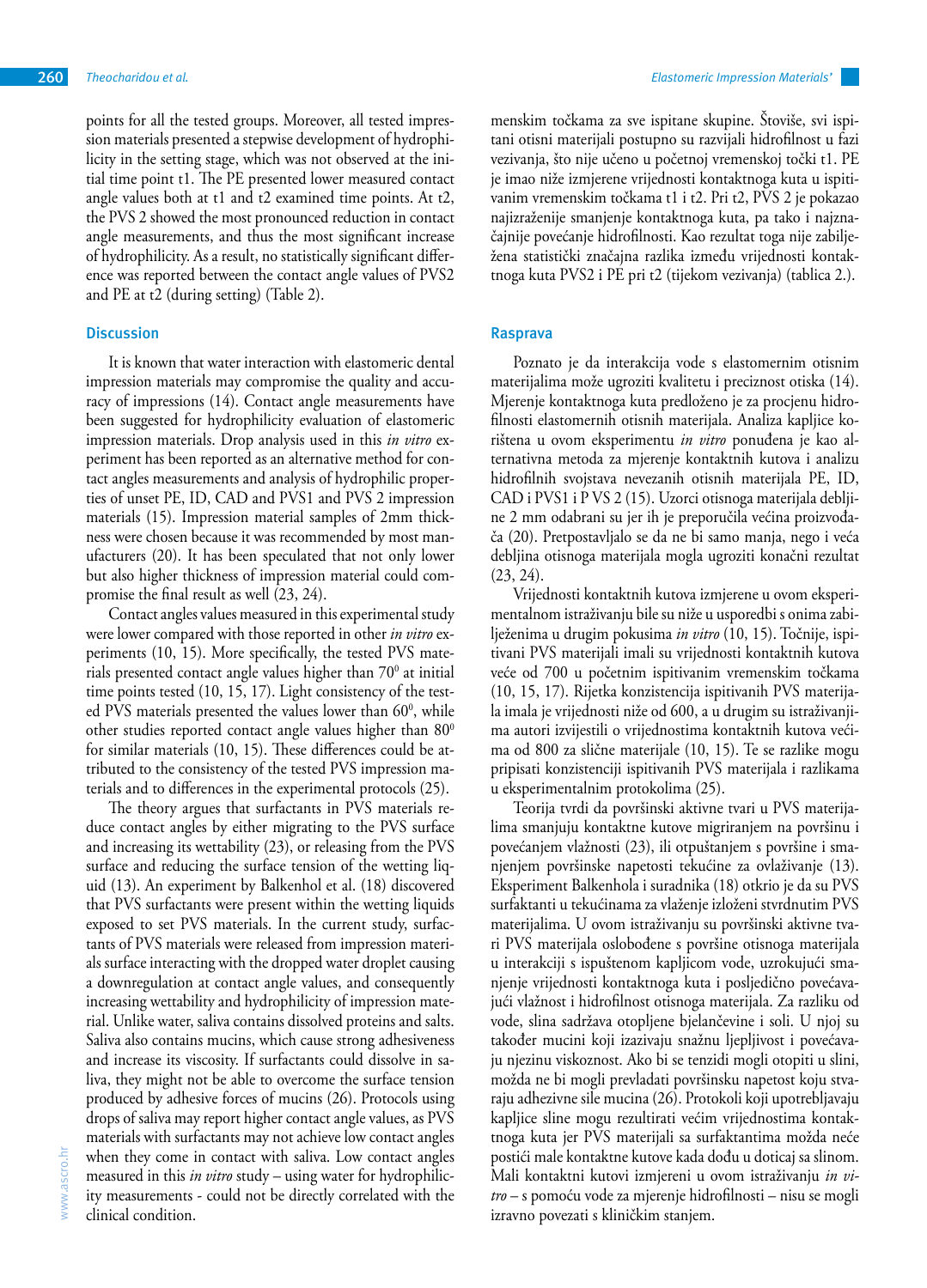The superiority of PE could be attributed to the intrinsic hydrophilicity of PE impressions. Other studies (19) showed that PE favored moist surfaces producing precise reproductions despite the presence of moisture. Also, Shah et al. (27) concluded that PE has a significantly better accuracy than polyvinyl siloxane. A 3D laser scanner was used to measure plaster models obtained with a double-phase 1-step impression in the absence of moisture. In contrast, in the present *in vitro* study, the main goal was to evaluate hydrophilicity and therefore impression accuracy in the presence of moisture. This difference could provide explanation for the absence of statistically significant differences among PE, ID and PVS 2 materials in this study.

There is a wide range of scientific papers concerning contact angle values that are reported in the literature (10,12,26). Different experimental protocols do not allow the comparison between contact angle values. The volume of droplet, the choice of saliva or distilled water and the time points at which photo images are taken affects the contact angles values. Although they differ when experimental design differs, it is supported that ID and PE usually presented lower contact angle values compared to other impression materials. This comparable and superior hydrophilicity was established in many studies and is more pronounced in case of using saliva instead of water droplets (10, 11, 26). More specifically, the hybrid impression material which has been introduced in dental market as Identium, and characterized as vinylsiloxanether material, combines the ease of removal of PVS with the hydrophilicity wetting properties of polyether (12).

In line with the findings of Menees et al. (10), PE showed the smallest deviations after setting, according to contact angle measurements and thus the best hydrophilic behavior. PVS 2 indicated statistically significant differences of contact angle measurements between the two examined time points, presenting consequently a statistically significant improvement of hydrophilicity, which is important for the accuracy of impression when moisture is present. This result could be attributed to the composition of this elastomeric impression material (PVS 2 Detaseal), containing polydimethylsiloxane with functional groups and fillers and pigments additionally, while the catalyst additionally contains platinum complex compound.

Several factors, including the hydrophilicity measured with contact angle values, material thickness and the impression materials types are of great importance and are related with accuracy of impressions either at every day clinical practice (fixed or removable prosthodontics) (28) or at innovative protocols in maxillofacial prosthetics (29). The limitation of this study was that specimens of impression materials were flat. Furthermore, deionized water was used instead of saliva, which is in agreement with other similar studies (6, 10). Artificial saliva does not represent clinical conditions, as saliva viscosity and composition varies among different persons (30, 31). Attachment of saliva drops to the tip of a calibrated pipette could affect contact angle measurements negatively. Higher variability and contact angle values were recorded in studies using saliva.

Superiornost PE-a mogla bi se pripisati unutarnjoj hidrofilnosti otisaka od toga materijala. U drugim istraživanjima (19) autori su pokazali su da PE favorizira vlažne površine na kojima daje preciznu reprodukciju unatoč prisutnosti vlage. Shah sa suradnicima (27) također je zaključio da PE ima znatno veću preciznost od polivinilsiloksana. 3D laserski skener korišten je za mjerenje sadrenih modela dobivenih dvofaznim otiskom u jednom koraku u odsutnosti vlage. Suprotno tomu, u ovom istraživanju *in vitro* glavni je cilj bio procijeniti hidrofilnost, a time i preciznost otiska u prisutnosti vlage. Ta razlika mogla bi objasniti to što u ovom istraživanju ne postoje statistički značajne razlike između PE, ID i PVS 2 materijala.

Mnogobrojni su znanstveni radovi o vrijednostima kontaktnoga kuta koji su objavljeni u literaturi (10, 12, 26). No različiti eksperimentalni protokoli ne dopuštaju usporedbu njihove vrijednosti. Volumen kapljice, izbor sline ili destilirane vode i vrijeme u kojemu se snimaju fotografije utječu na vrijednosti kontaktnoga kuta. Iako se razlikuju kada se razlikuje eksperimentalni dizajn, ID i PE obično su imali manje vrijednosti kontaktnih kutova u usporedbi s drugim otisnim materijalima. Ta usporediva i superiorna hidrofilnost ustanovljena je u mnogim istraživanjima i izraženija je u slučaju korištenja sline umjesto kapljica vode (10, 11, 26). Točnije, hibridni otisni materijal koji se na stomatološkom tržištu može nabaviti pod nazivom Identium, a okarakteriziran kao vinilsiloksaneter, kombinira jednostavnost uklanjanja PVS-a sa svojstvima vlaženja polietera hidrofilnosti (12).

U skladu s nalazima Meneesa i suradnika (10), PE je pokazao najmanja odstupanja nakon vezivanja prema mjerenjima kontaktnoga kuta, pa tako i najhidrofilnije svojstvo. PVS 2 upozorio je na statistički značajne razlike mjerenja kontaktnoga kuta između dviju ispitivanih vremenskih točaka, što je posljedično statistički značajno poboljšanje hidrofilnosti, a to je važno za preciznost otiska kada je prisutna vlaga. Taj rezultat mogao bi se pripisati sastavu toga elastomernoga otisnoga materijala (PVS 2 Detaseal) koji sadržava polidimetilsiloksan s funkcionalnim skupinama te punila i pigmente, a u katalizatoru je dodatno kompleksni spoj platine.

Nekoliko čimbenika, uključujući hidrofilnost izmjerenu vrijednostima kontaktnoga kuta, debljinu materijala i vrste otisnih materijala, iznimno su važni i povezani su s preciznošću otisaka u svakodnevnoj kliničkoj praksi (fiksna ili mobilna protetika) (28) ili prema inovativnim protokolima u maksilofacijalnoj protetici (29). Ograničenje ovog istraživanja bilo je to što su uzorci otisnoga materijala bili ravni. Nadalje, umjesto sline korištena je deionizirana voda, što je u skladu s drugim sličnim istraživanjima (6, 10). Umjetna slina ne pokazuje kliničko stanje jer viskoznost i sastav sline variraju od čovjeka do čovjeka (30, 31). Pričvršćivanje kapi sline na vrh kalibrirane pipete moglo bi negativno utjecati na mjerenje dodirnoga kuta. Veća varijabilnost i vrijednosti kontaktnoga kuta zabilježene su u istraživanjima sa slinom.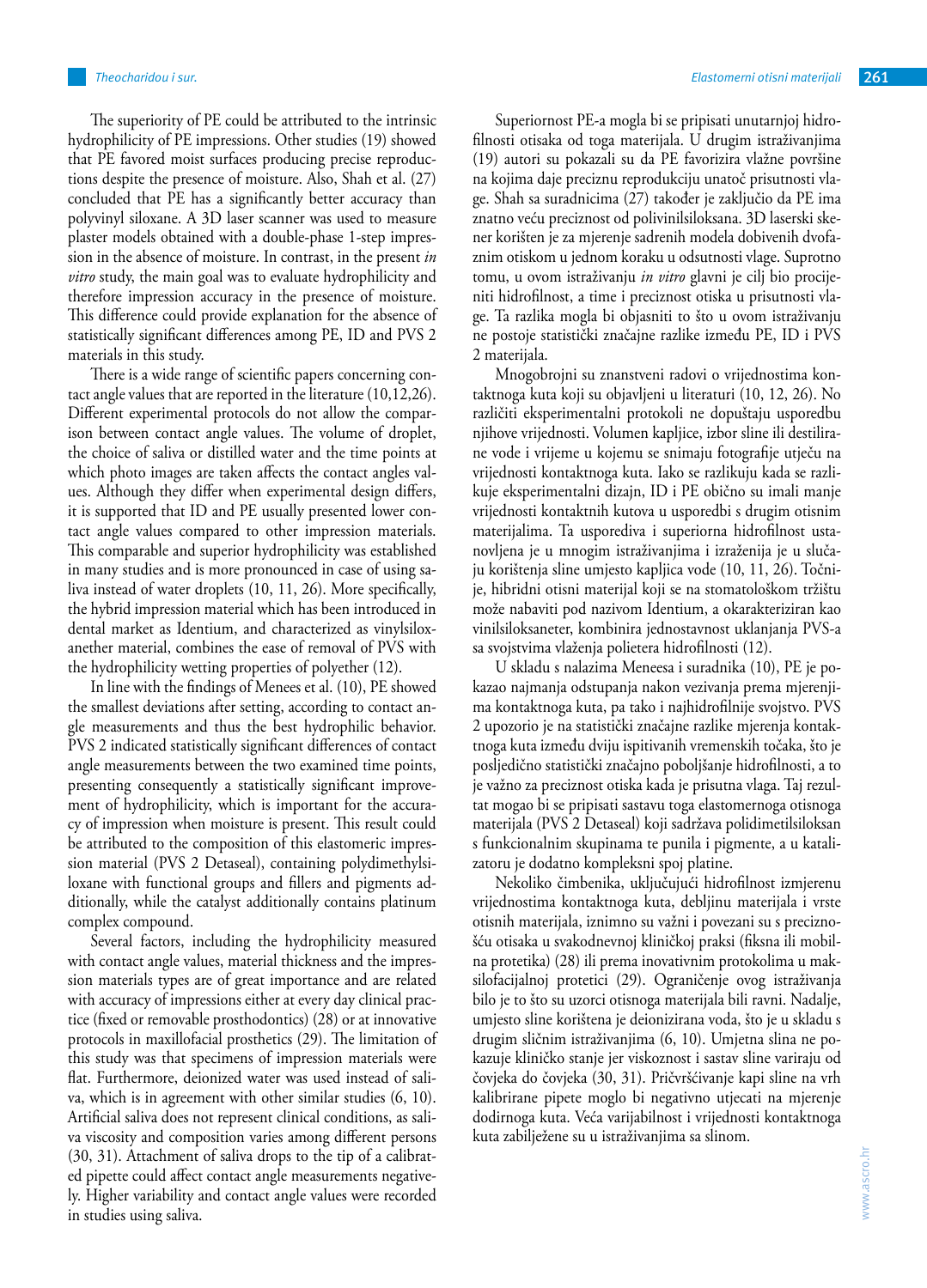# **Conclusion**

Within the limitations of this *in vitro* study, the following conclusions can be made: PE and ID showed superior behavior concerning hydrophilicity both initially and during setting; The PVS materials showed excellent hydrophilicity. PVS 1 presented comparable hydrophilicity with PE and ID initially, while PVS 2 showed the most pronounced contact angle value reduction; All impression materials presented statistically significant lower contact angles initially comparing to CAD; All impression materials developed a stepwise hydrophilicity.

## **Acknowledgment**

The authors extend their gratitude to DETAX GmbH & Co. KG company for donating one of the tested materials Detaseal<sup>R</sup> lite), and they are also grateful to Mrs Lora Slini for performing statistical analysis of the results.

## **Conflict of interest**

The authors declare that they have no conflict of interest.

**Authors' contributions: K.T.** and **D.T.** - conceived the experimental idea and planned the experimental protocol together and contributed to the writing as well, but mainly to the review of the reports and revisions; **A.T., K.T.** - performed the experiments in coordination. They contributed to this manuscript both by writing reports and by completing the final version of this manuscript.

#### **Sažetak**

**Uvod:** Hidrofilnost otisnih materijala ključna je za preciznost otiska i prijeko potrebna za izradu nadomjestka s dobrim dosjedom. Najčešća tehnika za njezinu procjenu jest mjerenje kontaktnog kuta. Cilj ovoga istraživanja *in vitro* bio je usporediti kontaktne kutove vode u četirima skupinama elastomernih otisnih materijala, prije vezivanja i tijekom vezivanja. **Materijali i metode:** Spljošteni uzorci (n = 10) ispitanih otisnih materijala pripremljeni su u teflonskom kalupu specifičnih dimenzija. Kapljica deionizirane vode od 5 μL kapnuta je na uzorak, a fotografije su snimljene fotoaparatom Nikon D3200 DSLR i 105 mm makroobjektivom (Nikorr, Nikon) u određenim vremenskim točkama. **Rezultati:** CAD/ CAM materijal imao je najveći kontaktni kut. Rijetki materijali polivinilsiloksan (PVS) 1, polieter i vinilsiloksaneter imali su usporedive mjere kontaktnoga kuta, posebno u početnoj vremenskoj točki. Statistički značajno smanjenje kontaktnih kutova zabilježeno je tijekom postavljanja za sve PVS-ove, PE-ove i vinilsiloksan, a najizraženije smanjenje, pa time i najznačajnije povećanje hidrofilnosti, zabilježeno za rijedak PVS 2. **Zaključci:** CAD/CAM otisni materijal imao je najhidrofobnija svojstva. PVS materijali imali su izvrsnu hidrofilnost. Polieterski i poliviniloksaneterski otisni materijali imali su manji kontaktni kut, pa tako i veću hidrofilnost u usporedbi s drugim ispitivanim materijalima na početku vezivanja i tijekom toga postupka. Svi ispitani otisni materijali postupno su razvijali hidrofilnost tijekom faze vezivanja.

## **Zaključak**

Unatoč ograničenjima u ovom istraživanju *in vitro* mogu se donijeti sljedeći zaključci: PE i ID pokazali su superiorno svojstvo kad je riječ o hidrofilnosti te na početku vezivanja i tijekom toga postupka; PVS materijali pokazali su izvrsnu hidrofilnost. PVS 1 je na početku bio, kad je riječ o hidrofilnosti, usporediv s PE-om i ID-om, a PVS 2 je pokazao najizraženije smanjenje vrijednosti kontaktnoga kuta. Svi otisni materijali imali su statistički značajno manje kontaktne kutove na početku u usporedbi s CAD-om. Svi otisni materijali postupno su postajali hidrofilni.

## **Zahvala**

Autori zahvaljuju tvrtki DETAX GmbH & Co. KG na donaciji jednoga od ispitanih materijala (DetasealR lite), a zahvaljuju i i Lori Slini na statističkoj analizi rezultata.

#### **Sukob interesa**

Autori nisu bili u sukobu interesa.

**Doprinos autora: K. T.** i **D. T.** – osmislili eksperimentalnu ideju i zajedno planirali eksperimentalni protokol te sudjelovali u pisanju, te u pregledu izvješća i reviziji; **A. T., K. T.** – koordinirano obavljali pokuse, dali doprinos rukopisu pisanjem izvještaja i dovršavanjem konačne verzije teksta.

> **Zaprimljen:** 10. travnja 2021. **Prihvaćen:** 27. svibnja 2021.

#### **Adresa za dopisivanje**

Dimitrios Tortopidis, PhD Aristotle University of Thessaloniki School of Dentistry Department of Prosthodontics, University Campus, Dentistry Building, GR 54124, Thessaloniki, Greece tel/faks. +30 2310999547 dtortopi@dent.auth.gr

**MeSH pojmovi:** stomatološki materijali za otiske; elastomeri; hidrofobno i hidrofilno međudjelovanje **Ključne riječi:** kontaktni kut, otisni materijali, hidrofilnost, elastomerni otisni materijali

## **References**

- Takahashi H, Finger WJ. Dentin surface reproduction with hydrophilic and hydrophobic impression materials. Dent Mater. 1991 Jul;7(3):197-201.
- Braden M, Inglis AT. Visco elastic properties of dental elastomeric impression materials. Biomaterials. 1986 Jan;7(1):45-8.
- 3. Hamalian AT, Nasr E, Chidiac JJ. Impression Materials in Fixed Prosthodontics: Influence of Choice on Clinical Procedure. J Prosthodont. 2011 Feb;20:153-60.
- 4. Rupp F, Axmann D, Jacobi A, Groten M, Geis-GerstorferJ. Hydrophilicity of elastomeric non-aqueous impression materials during setting. Dent Mater. 2005 Feb;21(2):94-102.
- 5. Balkenhol M1, Wöstmann B, Kanehira M, Finger WJ. Shark fin test and impression quality: a correlation analysis. J Dent. 2007 May;35:409-15.
- 6. Tolidis K, Tortopidis D, Gerasimou P, Theocharidou A, Boutsiouki C. Comparison of Elastomeric Impression Materials' Thixotropic Behavior. Eur J Prosthodont Restor Dent. 2013 Jun;21(2):75-8.
- 7. Nissan J, Laufer BZ, Brosh T, Assif D. Accuracy of three polyvinyl siloxane putty-wash impression techniques. J Prosthet Dent. 2000;83:161-5.
- 8. Johnson GH, Lepe X, Aw TC. The effect of surface moisture on the detail reproduction of elastomeric impressions. J Prosthet Dent. 2003;90:354-364.
- 9. Oh YI, Lee DY, Hwang SY, Kim KM. Effect of non-ionic surfactants on surface properties of hydrophilic polyvinyl siloxane impression materials. Colloid Surface A. 2003;229:9-17.
- 10. Menees T, Radhakrishnan R, Ramp L, Burgess J, Lawson N. Contact angle of unset elastomeric impression materials. J Prosthet Dent. 2015 Oct;114(4):536-42.